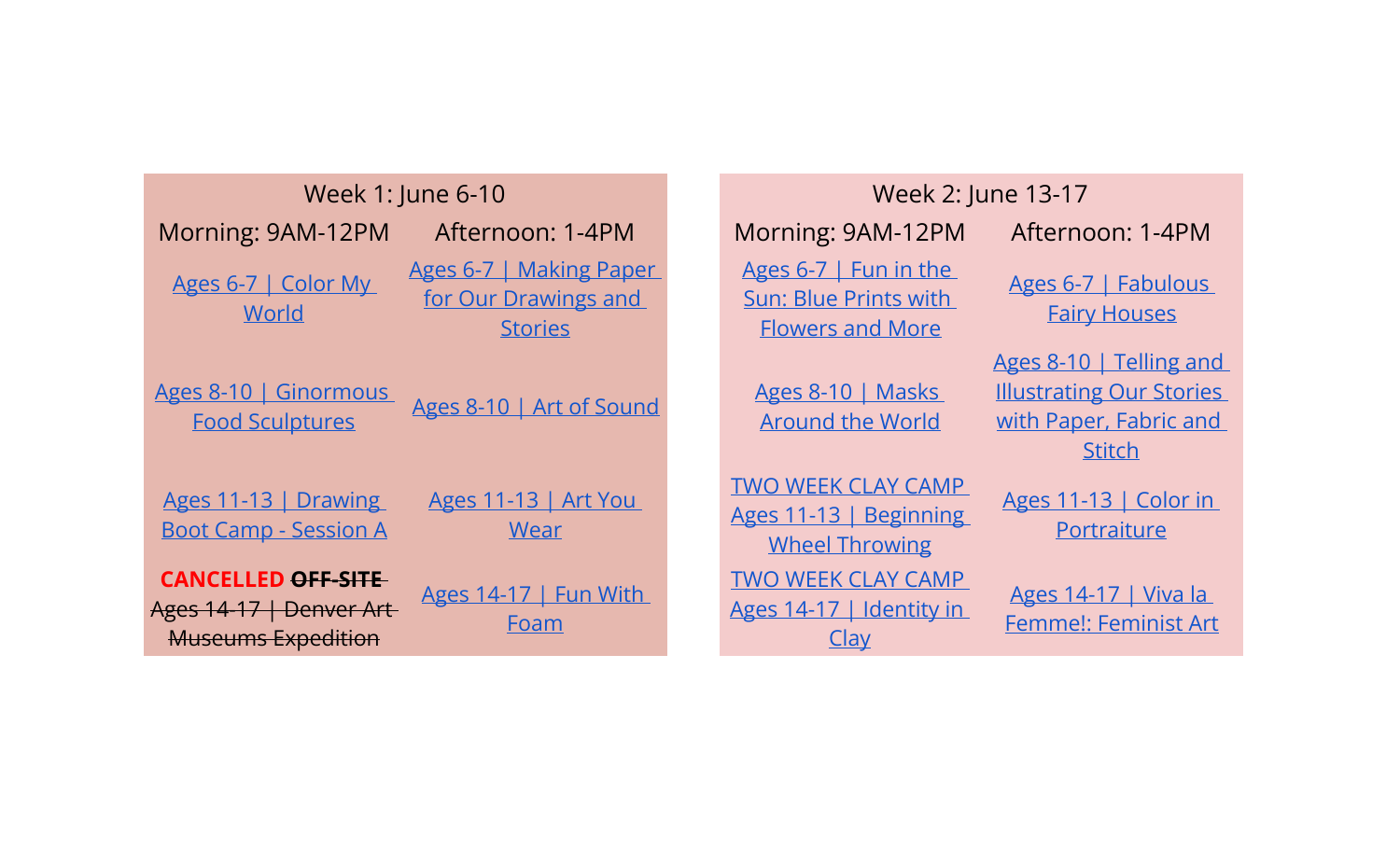| Week 3: June 20-24                                                                                                             |  | Week 4: June 27-July 1                               |                                         |
|--------------------------------------------------------------------------------------------------------------------------------|--|------------------------------------------------------|-----------------------------------------|
| Morning: 9AM-12PM<br>Afternoon: 1-4PM                                                                                          |  | Morning: 9AM-12PM                                    | Afternoon: 1-4PM                        |
| Ages 6-7   Outside In:<br>Ages 6-7   Go On a Safari<br><b>Nature Art Lab</b><br>with Art!                                      |  | Ages 6-7   Printmaking                               | Ages 6-7   Creature<br><b>Buddies</b>   |
| Ages 8-10   Fabulously<br>Ages 8-10   Sew Cool<br><b>Fun Mini Assemblage</b><br><b>Studio - Session A</b><br><b>Sculptures</b> |  | Ages 8-10   Day and<br><b>Night Canvas Creations</b> | Ages 8-10   Print Party                 |
| <b>TWO WEEK CLAY CAMP</b><br>Ages 11-13   The Art of<br>Ages 11-13   Beginning<br><b>ARTivism</b><br><b>Wheel Throwing</b>     |  | Ages 11-13   Symbolism<br>in Collage                 | Ages 11-13<br><b>Printmaking Basics</b> |
| <b>TWO WEEK CLAY CAMP</b><br>Ages 14-17   Storytelling<br>Ages 14-17   Identity in<br>in Blue<br>Clay                          |  | Ages 14-17   Dada-da:<br>The Art of Nonsense         | Ages 14-17   Pride Wee                  |

| Week 3: June 20-24                                                                            | Week 4: June 27-July 1                                                          |  |  |  |
|-----------------------------------------------------------------------------------------------|---------------------------------------------------------------------------------|--|--|--|
| Afternoon: 1-4PM<br><b>M-12PM</b>                                                             | Morning: 9AM-12PM<br>Afternoon: 1-4PM                                           |  |  |  |
| <u>itside In:</u><br>Ages 6-7   Go On a Safari<br>with Art!<br>t Lab                          | Ages 6-7   Creature<br>Ages 6-7   Printmaking<br><b>Buddies</b>                 |  |  |  |
| <b>bulously</b><br>Ages 8-10   Sew Cool<br>emblage<br><b>Studio - Session A</b><br><u>res</u> | Ages 8-10   Day and<br>Ages 8-10   Print Party<br><b>Night Canvas Creations</b> |  |  |  |
| <b>AY CAMP</b><br>Ages 11-13   The Art of<br>Beginning<br><b>ARTivism</b><br>owing            | Ages 11-13   Symbolism<br>Ages 11-13<br>in Collage<br><b>Printmaking Basics</b> |  |  |  |
| <b>AY CAMP</b><br>Ages 14-17   Storytelling<br>dentity in<br>in Blue                          | Ages 14-17   Dada-da:<br>Ages 14-17   Pride Week<br>The Art of Nonsense         |  |  |  |
|                                                                                               |                                                                                 |  |  |  |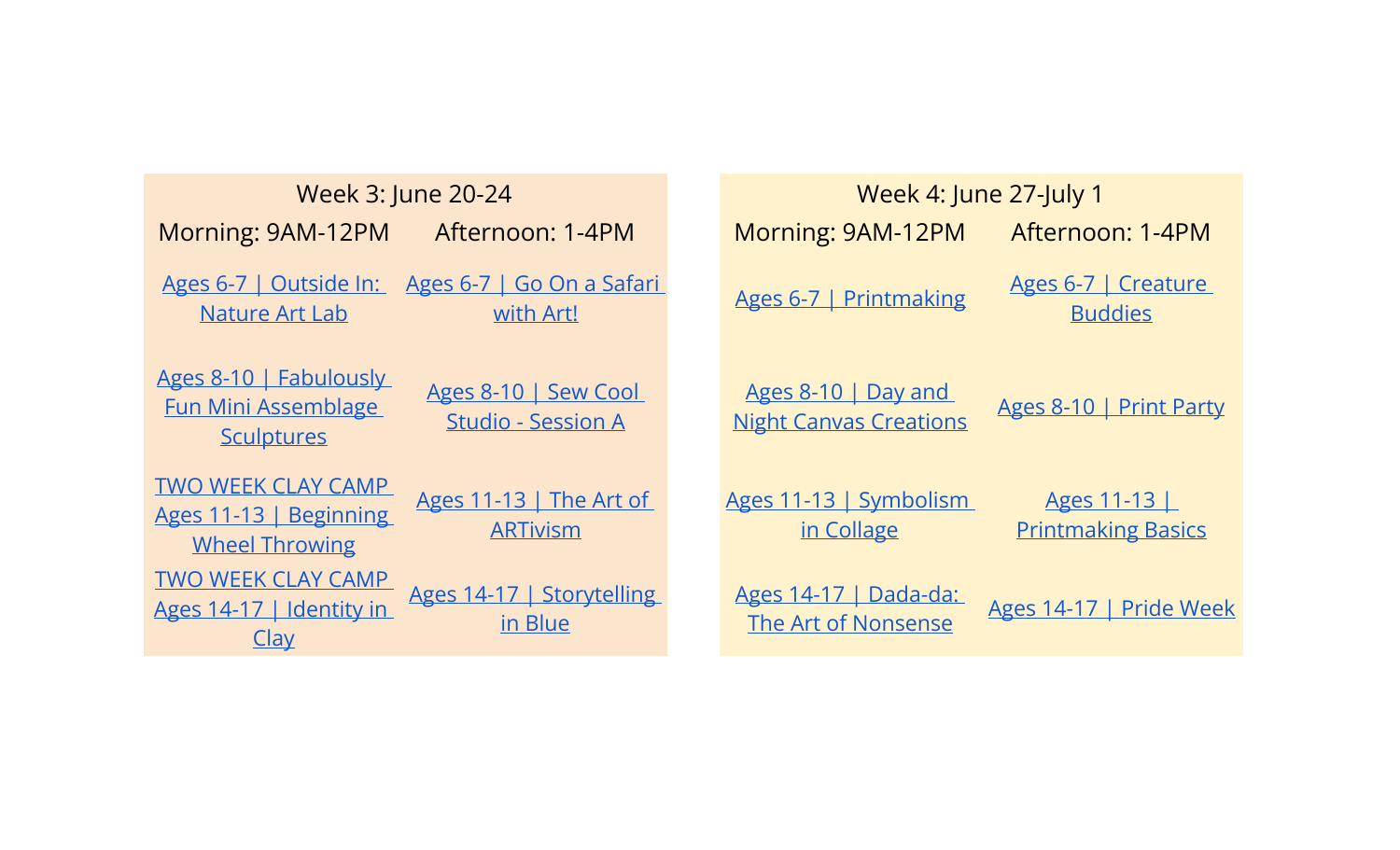| Week 5 (short week): July 5-8                                                                               |  | Week 6: July 11-15                                              |                                               |
|-------------------------------------------------------------------------------------------------------------|--|-----------------------------------------------------------------|-----------------------------------------------|
| Morning: 9AM-12PM<br>Afternoon: 1-4PM                                                                       |  | Morning: 9AM-12PM                                               | Afternoon: 1-4PM                              |
| Ages 6-7   Kreative Kid-<br>Ages 6-7   A Voyage<br><b>Under the Sea</b><br><b>Made Fiber Arts</b>           |  | Ages 6-7   Sew Fun                                              | Ages 6-7   Welcome to<br>the Jungle!          |
| Ages 8-10   Wearable<br>Ages 8-10   Edible 2D Art<br><b>Wings for Kids</b><br><b>Making</b>                 |  | <b>TWO WEEK CLAY CAMP</b><br>Ages 8-10   Outer Space<br>Pottery | Ages 8-10   Watercolor<br><b>World Travel</b> |
| Ages 11-13   Illustrating<br>Ages 11-13   All the<br><b>Our Stories with Alcohol</b><br>Lines<br>Pens       |  | Ages 11-13   Color Sense                                        | Ages 11-13   Animalitos<br>& Alebrijes        |
| OFF-SITE Ages 14-17<br>Ages 14-17   Mad<br>Denver Landscape<br><b>Science Monotypes</b><br><b>Sketching</b> |  | Ages 14-17   Drawing<br>From Life: Power of<br>Perception       | Ages 14-17   Awesome<br><b>Acrylics</b>       |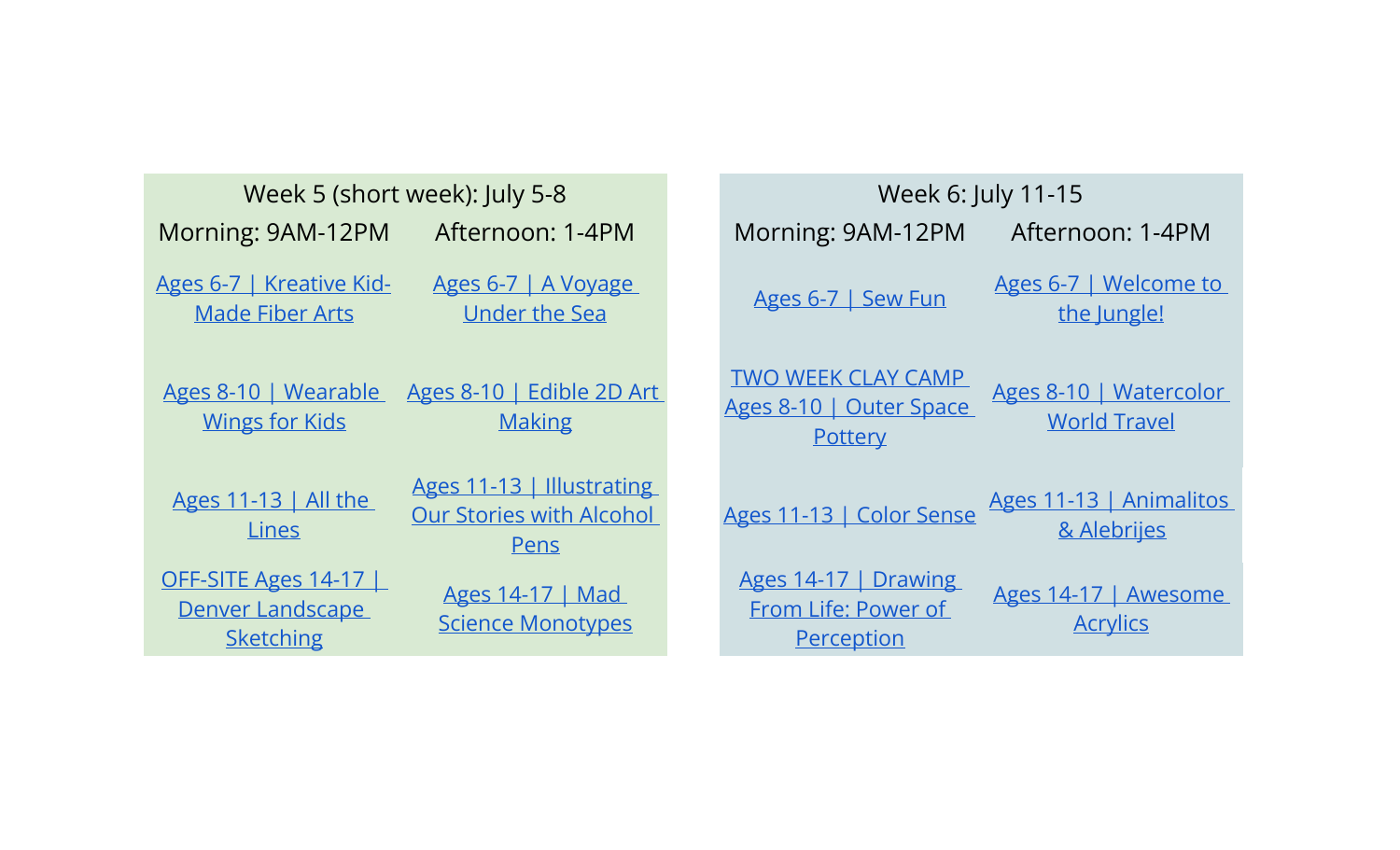| Week 7: July 18-22 |                                                                         | Week 8: July 25-29                                   |                                                                         |                                                             |
|--------------------|-------------------------------------------------------------------------|------------------------------------------------------|-------------------------------------------------------------------------|-------------------------------------------------------------|
|                    | Morning: 9AM-12PM                                                       | Afternoon: 1-4PM                                     | Morning: 9AM-12PM                                                       | Afternoon: 1-4PM                                            |
|                    | Ages 6-7   Puppet<br><b>Theater</b>                                     | Ages 6-7   Bug Club                                  | Ages 6-7   Nature-<br><b>Inspired Art</b>                               | <b>TWO WEEK CLAY CAMP</b><br>Ages 6-7   Dragons and<br>More |
|                    | <b>TWO WEEK CLAY CAMP</b><br>Ages 8-10   Outer Space<br>Pottery         | Ages 8-10   Sew Cool<br><b>Studio - Session B</b>    | <b>TWO WEEK CLAY CAMP</b><br>Ages 8-10   The Tales We<br><b>Tell</b>    | Ages 8-10   Tie Dye<br>Transformation                       |
|                    | Ages 11-13   Felting a<br><b>Bag - Session A</b>                        | Ages 11-13   Drawing<br><b>Boot Camp - Session B</b> | Ages 11-13   Sun<br><b>Printing</b>                                     | Ages 11-13   Pop Art<br><b>Mixed Media</b>                  |
|                    | <b>TWO WEEK CLAY CAMP</b><br>Ages 14-17   Teen Wheel<br><b>Throwing</b> | Ages 14-17   Calming<br>Down With Art                | <b>TWO WEEK CLAY CAMP</b><br>Ages 14-17   Teen Wheel<br><b>Throwing</b> | Ages 14-17   Expressive<br><b>Portraits A</b>               |